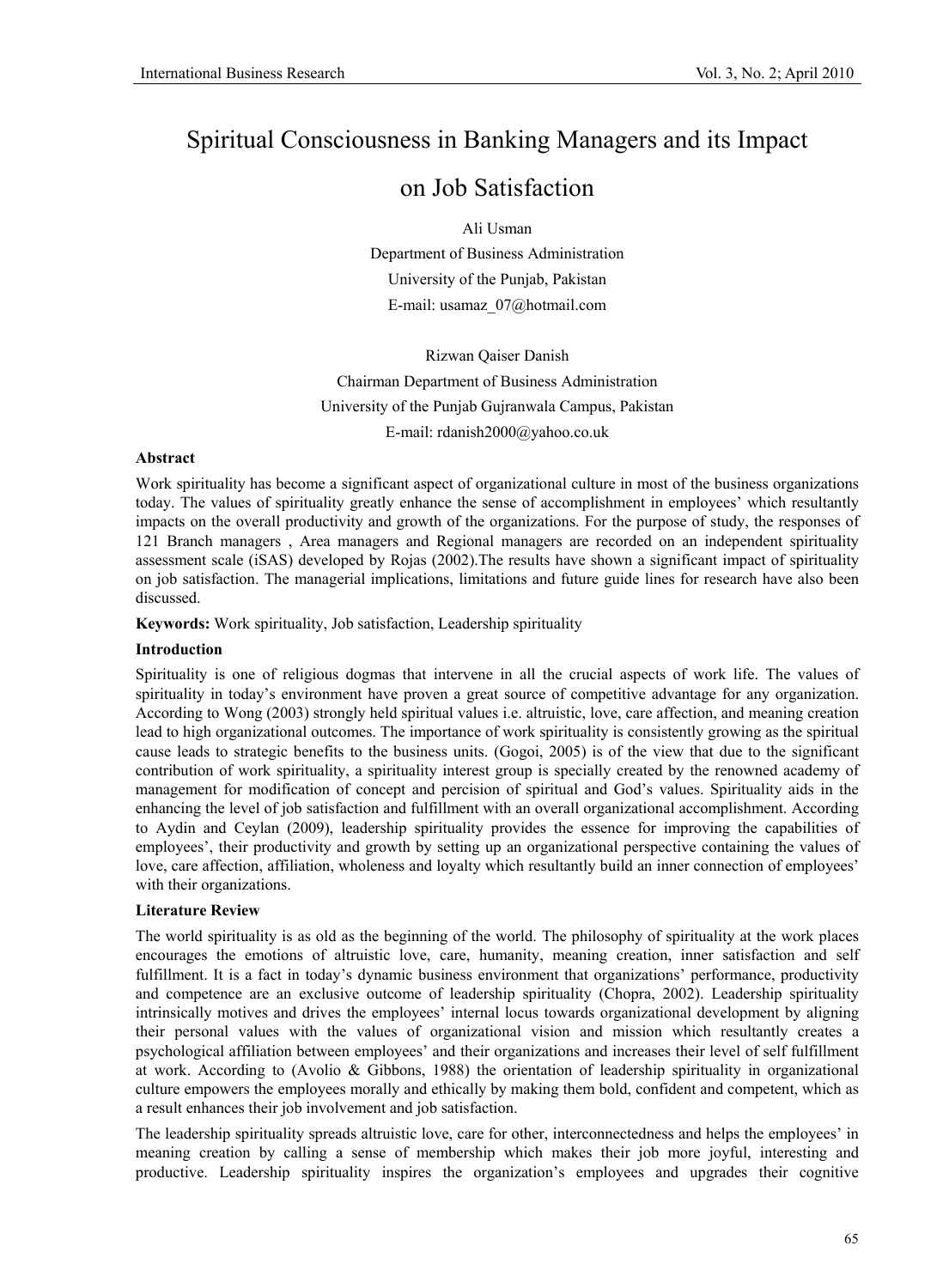consciousness by creating a sense of wholeness and accomplishment that makes them more devoted, committed and loyal towards their organizational development (Bass, 1998). Research ensured the fact that spirituality imparts delight full impact on the job performance, job satisfaction and turn over reduction. Markow & Klenke (2005) and Milliman, Czaplewski & Ferguson (2003) posited a view that leadership spirituality is the key indicator in increasing the employees' productivity, organizational attachment, affiliation and commitment with a decline in employee's turn over intensions. Leadership spirituality is significantly associated with emotional attachment with organizations. According to (Fry, Vitucci, & Cedillo, 2003, Townsend, 1984 , Malone & Fry, 2003) both spiritual and God's values emphasize on love ,care, innovation, affection interconnectedness and better communication by creating an inner connection with work place that increases the levels employees' job satisfaction and accomplishment which resultantly increases the over all organizational productivity.

Spirituality impacts in the strong communication and interpersonal relationship among employees by seting up a culture of individual support, collaboration and intrinsic motivation of employees that subsequently leads to highly productive and satisfied work force. (Ryan & Grolnick, 1986, Ryan &La Guardia, 2000) posits a view that the organizations with cultures reflecting spiritual values i.e. individual support, effective communication coordination, collaboration and strong interpersonal relationship, motivates the employees' intrinsically by creating an inner happiness and satisfaction. Work spirituality is significant factor for maximizing the utility of employees' effectiveness and valublility. (Sass, 2000) posits a view that employees' effectiveness, reduced absenteeism, high growth and performance are the outcome of spiritual dogmas. Spirituality creates an internal locus and cognitive attachment to remain loyal and careful for the future development of the organization. Lilius *et al* (2005) stated a view that spirituality results in employees' cognitive and psychological association with their respective organizations that subsequently strengthens their commitment and devotion with a strong sense of fulfillment. Spirituality emphasizes on significant exchange of values that belongs to individuals and visionary values of organizations. According to (Mitroff & Denton, 1999, Giacalone & Jurkiewicz, 2003) besides focusing on the values of organizational vision and mission the employees' self fulfillment need should also be given coherent importance that personifies strong commitment and organizational accomplishment.

Work spirituality proclaims the skill development and personality grooming of organizational work force. According to (Tesser, 1988) work spirituality develops knowledge skills, abilities, talents, dissemination and creates a groomed personality of the employees at work which leads to the accomplishment of self actualization and self enrichment needs. Thus the values of spirituality are so claimed for organizational and individual accomplishment. The research provided the evidence that the involvement of spiritual and religious values in ongoing managerial practices impart a significant impact on the overall organizational productivity (Burton and O'Reilly 2000). It is as though the importance of the work spirituality that keeps the leaders, motivated, courageous and confidant. Many experts claimed that the importance of leadership spirituality in building the morality and characters of their subordinates. It has been widely claimed that it is explicitly the responsibility of the spiritual leaders to intervene in fixing the personality and character building of employees' by empowering, showing confidence and relying on them as this will leads to greater levels of satisfaction from the job that results in the vision accomplishment of the organizations (Wilkes, 1998, Russell, 2001, Block, 1993 Greenleaf, 1977 & Farling et al., 1999). Many cooperates of USA are too seeking the means and measures of spirituality. According to (Harrington, Preziosi, & Gooden, 2001) there is a deliberate need of spiritual values amongst the employees of the various companies in USA, as they consider spirituality the best tool towards their performance calling it a sense of membership among members. Spirituality is strongly associated with the human health and psychology. Fry (2005) is of the view that through ethical and moral up gradation the values of works spirituality are found beneficial in maintaining employees' health and psychological well being.

The work spirituality is also found very significant in reducing the pressure, tension, anxiety and burden of work and makes the job more enjoyable. Frew (2000) stated a view that spirituality is found extremely beneficial in reducing the feelings of tensions, anxiety as it aids the employees to cope with the burden and pressure of work. The leadership spirituality helps the employees' in getting an organizational perspective. According to Rego and Cunha (2007) spirituality helps employees in meaning creation by deploying the values of altruistic love and affection that aids in getting an organizational perspective which suit their personality. The convenience of vision accomplishment, achievement of targets and goals is a delightful aspect of spirituality as it develops the perspective and procedures for acquiring organizational goals efficiently. According to Ahiauzu & Asawo (2009) the organizational goal and vision can be achieved more conveniently if the strong interaction between leaders and followers exists in such way that they pay attention to employees' personal needs, support them and empower them and let them have their say in organizations decisions.

In the light of following literature, the following hypotheses can be deducted.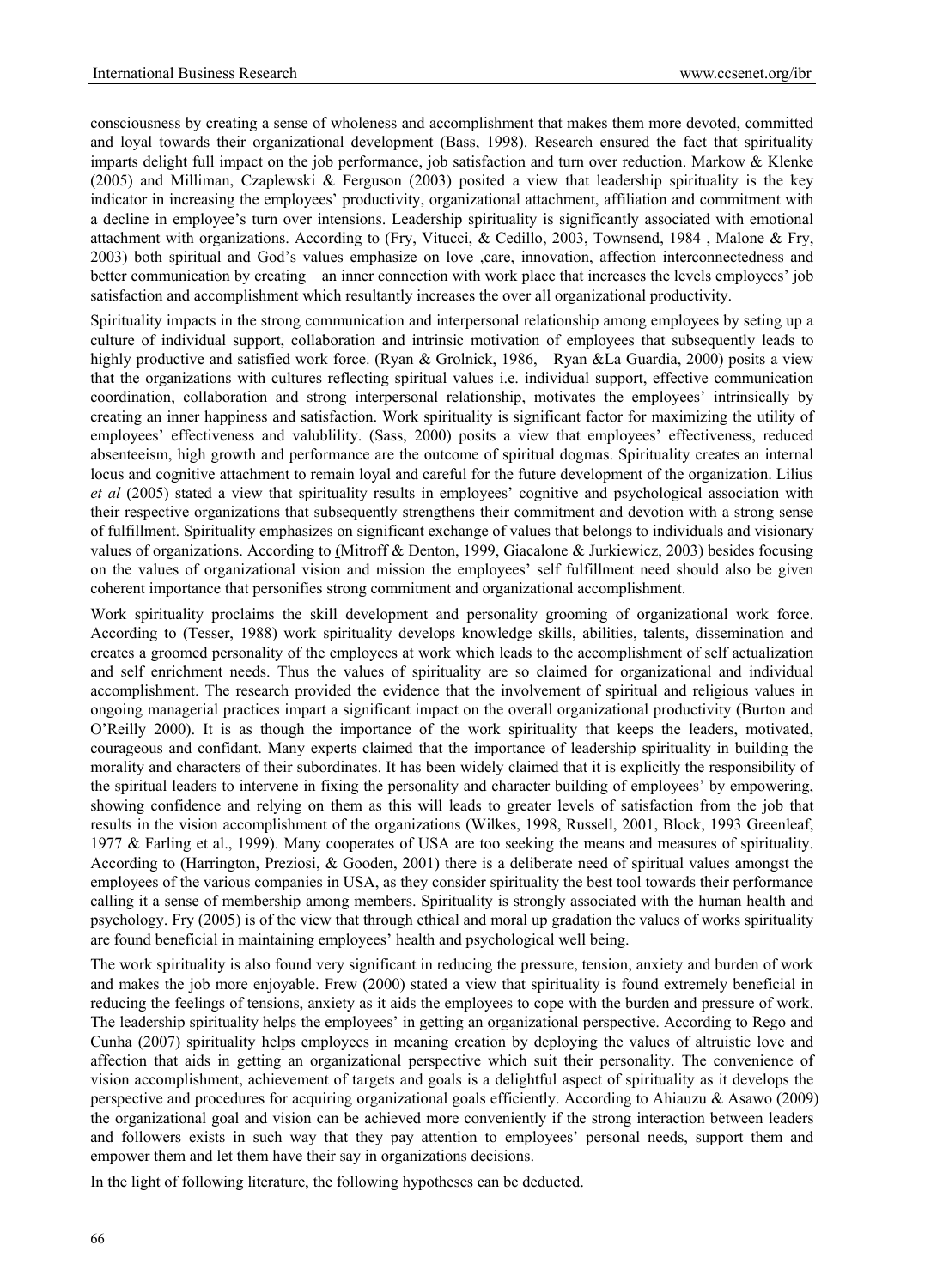- *H1: Intrapersonal aspect of spirituality impacts positively and significantly on Job satisfaction.*
- *H2: Interpersonal aspect of spirituality impacts positively and significantly on Job satisfaction.*
- *H3: Superapersonal aspect of spirituality impacts positively and significantly on Job satisfaction.*
- *H4: Ideopraxis aspect of spirituality impacts positively and significantly on Job satisfaction.*

*H5: Spirituality has a positive and significant impact on job satisfaction.* 

## **Methodology**

The present study investigates the impact of work spirituality on the Job satisfaction of bank managers from both public and private sector banks. The banking sector has a unique and distinct hierarchy with proper formalization and departmentalization. All these banks are chartered and work under the laws, rules and procedures manifested by the State bank of Pakistan which ensures the similarity in job function and work nature of banking employees. Similarity of job and work nature thus results in the homogenous population and by taking a sample such managers of various public and private sector banks from large city Gujranwala can be represented as population of rest of Pakistan. For the purpose of research, a convenience sampling was used for gaining the responses of 121 branch managers, area managers and regional managers through a personally administered questionnaire at a response rate of 92%.

#### **Definition of variables**

#### **Intrapersonal Aspect of Spirituality**

Intrapersonal aspect of spirituality explains what lies in inside of individuals i.e. explores the inner world of individuals. It is comprised of fives modes fulfillment of self, self determination, self control, discovery of self and enrichment of self. Intrapersonal aspect of spirituality is measured by a (iSAS) independent spirituality assessment scale developed by Rojas (2002). A likert type scale ranging from 1 "strongly disagree" to 5 "strongly agree" was used to gain the responses from the respondents.

#### **Interpersonal Aspect of Spirituality**

Interpersonal aspect of spirituality explains the spirituality in individual's relationships. It is comprised of four modes i.e. partnership mode, small group mode, organizational mode and movement mode. It is measured by a (iSAS) questionnaire developed by Rojas (2002). A likert type scale ranging from 1 "strongly disagree" to 5 "strongly agree" was used to gain the responses from the respondents.

## **Superapersonal Aspect of Spirituality**

The superapersonal aspect of spirituality defines the how strong the interpersonal relationship is between a leader and its follower. It is comprised of three modes i.e. transactional mode, transformational mode and transfiguration mode. It is measured by a (iSAS) questionnaire developed by Rojas (2002). A likert type scale ranging from 1 "strongly disagree" to 5 "strongly agree" was used to gain the responses from the respondents.

## **Ideopraxis Aspect of Spirituality**

The ideopraxis aspect of spirituality explores that how much the individual's philosophy of life matches with their life. It is measured by a (iSAS) questionnaire developed by Rojas (2002). A likert type scale ranging from 1 "strongly disagree" to 5 "strongly agree" was used to gain the responses from the respondents.

#### **Job Satisfaction**

Job satisfaction is the feeling of accomplishment one gets out of his work. Job satisfaction is measured by the questionnaire developed by Moorman (1993). This questionnaire contains 10 questions of job satisfaction. A likert type scale ranging from 1 "strongly disagree" to 5 "strongly agree" was used to gain the responses from the respondents.

### **Organizational Commitment**

It is the strength of relationship, affiliation or association that an individual experiences with his organization. It is measured by a six items questionnaire designed by Meyer et al. (1989). A likert type scale ranging from 1 "strongly disagree" to 5 "strongly agree" was used to gain the responses from the respondents.

#### **Analysis and Results**

The analysis is done with the help of SPSS software on the coded data entered in the tabular form. Before analysis of the data through SPSS, the data was screened and found that it is distributed normally and there are no outliers and normality of the assumption was confirmed. An over all reliability of the data i.e. Cronbach's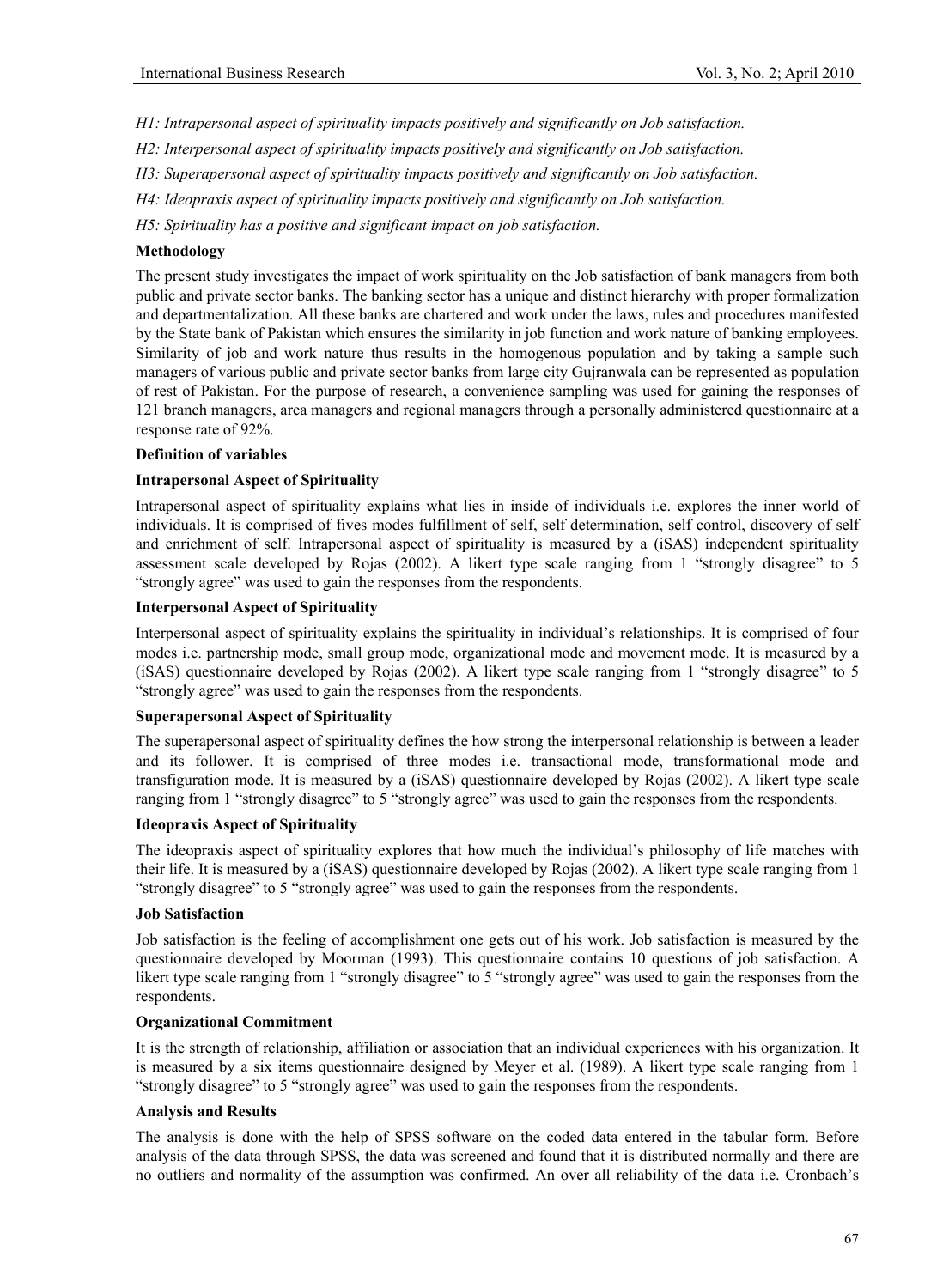Alpha ranging from 0.70 to 0.89 is recorded. The analysis of the data showed very interesting results. The descriptive statistics shows that in 121 questionnaires 115 are males and only 6 are females. The majority of respondents 48% are between age group of 31 to 40 years where only 21 respondents have an age between 51 to 60 years. Among 121 respondents, 89 respondents are married while rest of 32 are unmarried. About 23 % of respondents have job tenure between 5-10 years where 15 respondents possess job tenure of above 10 years.

The mean and standard deviations of independent variables are *M=*3*.91, 3.35, 3.57* and *3.63*. The mean value of intrapersonal aspect is highest i.e. *M=3.91* with a standard deviation *0.31***.** Likewise, the most prominent mode of spirituality among the banking professionals is found to be the self determination mode having a mean value of *M=4.32* and standard deviation *.46* i.e. managers in the banking sector are very much satisfied with their job and are determined, courageous and optimistic and passionate in what they are doing and they want to deploy more effort in making their organization successful. Similarly, the mode of spirituality having lowest mean value is the partnership mode, having a mean value of  $M=3.16$  and standard deviation 0.66. The mean value of job satisfaction is also high  $M=3.92$  and providing the evidence that the managers in their respective banks are working with a sense of fulfillment, they are strongly attached with their organizational accomplishment as they are found very much loyal, psychologically attached and care about the future of the organization.

When Pearson's Product Moment Coefficient Correlation is calculated, we find that among all the aspects of spirituality the most significant strong positive correlation is between interpersonal aspect of spirituality and job satisfaction i.e.  $r = .443$  and  $p \le 0.01$ , i.e. the managers possess strong values of spirituality that impacts on their interpersonal relationships at work. These values include altruistic love, care, affection, support, wholeness, interconnected ness and communication. However the correlation between the Job satisfaction and ideopraxis is found least than rest of three aspects i.e.  $r = .222$  and  $P \le 0.05$  which means that the managers are not very creative and innovative and possess a typecast personality. But on the whole, they do have strong sense of fulfillment, intrinsic motivation and loyalty in their respective banks.

The correlation between spirituality and job satisfaction showed us, that there is a strong positive and significant relationship between spirituality as a whole and job satisfaction. Which shows that the power of transcendence and positive emotional attachment of bank managers at work.

The extent of goodness of fit of the results can checked with ANOVA in the table 3. The percentage of variation in dependent variable (job satisfaction) is explained by the variation in the predictor (independent) variables. The goodness of the results through "*p*" and "*F*" can also be checked in table 3. As the  $F(4 \mid 116)$  value is 9.750 and *p> 0.01,* ensuring the Goodness of fit.

The value of R square in the table 4 is given below. It can also be measured with the ratio of i.e. ESS/TSS values of which can be seen in the table above. Here in the table the value of ESS is *909.1* and TSS is *3613.05*. The value of R square value is found to be *.252* which means that the *25.2%* of variation in the dependent variable is explained by variation in the predictor variable. R square is infect a measure of deviation of dependent variable from its mean.

The adjusted R square explains the proportion of variation in the dependent variable due to variation in the predictor variable. In the table 4, the value of adjusted R square is found *.226* which means that *22.6%* variation in the dependent variable is measured by the independent variable.

The table 5 shows the values and reliability of individual coefficients. The values of individual coefficients explain how much the individual variables impact on the dependent variable. The "*t*" values and significance "*p*" values provide the confidence level with which we can support the model of estimate. The reliability of "B" can be checked by the significance level or *p-*value in the table which is *95%*. The lower upper bound explains the flexibility in values of each individual coefficient in the model. The values of all four coefficients are given in the table below. The value of intrapersonal aspect of falls in a range of *.028 to .481*, Interpersonal aspect *.84* to *.408*, superapersonal aspect *-.154* to *.414* and ideopraxis *-.478* to *.762*. The most significant individual coefficient which is affecting the dependent variable (job satisfaction) is interpersonal aspect, which means that interpersonal transcendence values i.e. mutual cooperation, care, affection and effective communication results in manager s' positive emotional association with the job.

#### **Discussion**

The present study investigates the impact of work spirituality on the job satisfaction of branch managers, area managers and regional managers of the banking sector of Pakistan. The results are found quite significant ensuring the fact that job satisfaction is greatly influenced by work spirituality. The spiritual dogmas like power of transcendence and values of transformational leader ship i.e. affection, meaning creation, altruistic love,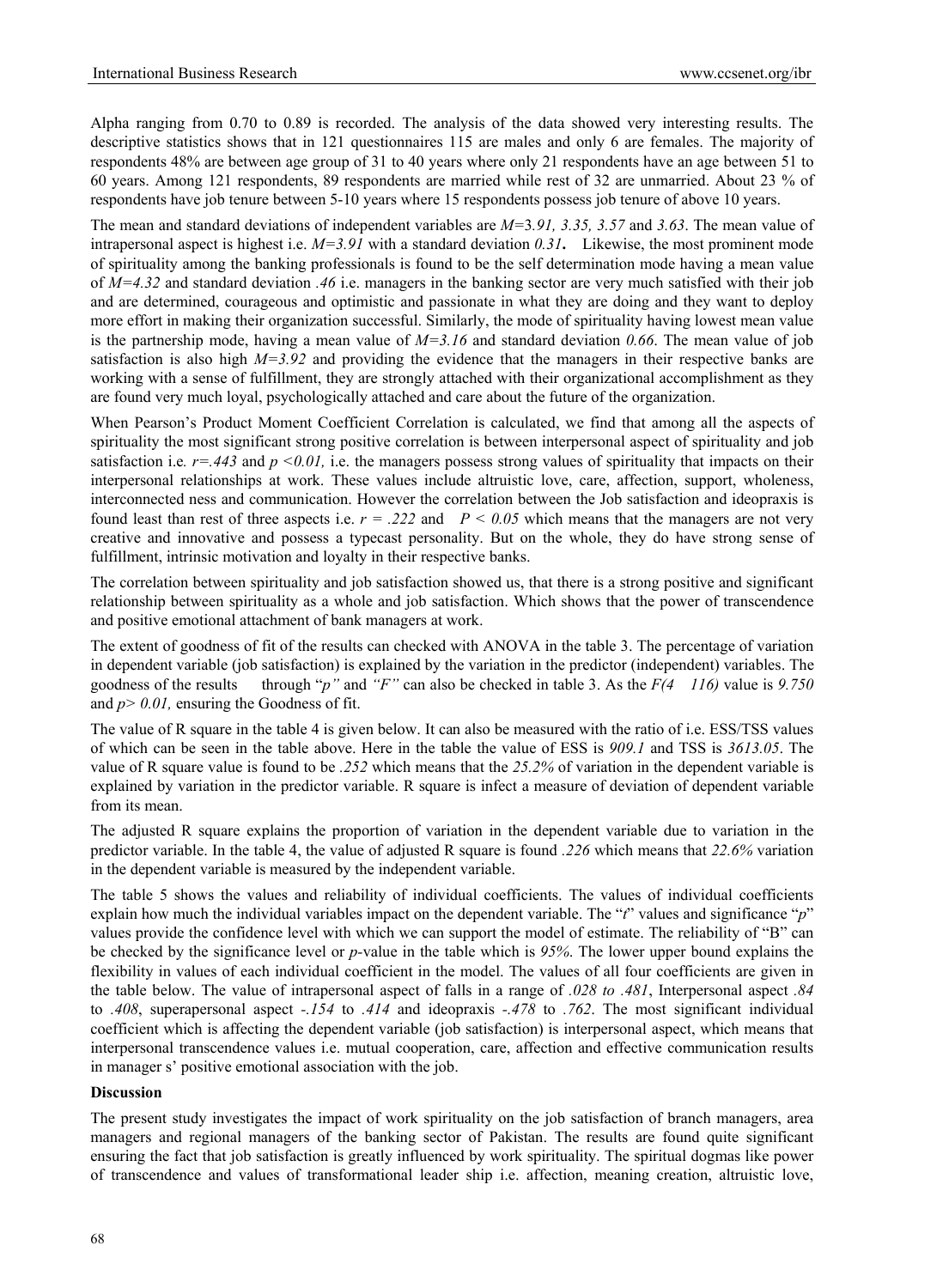wholeness and inter connectedness leads to individual's strong sense of fulfillment from the job in the form of organizational accomplishment. The orientation of spirituality in the organizational culture leads to greater satisfaction and productivity of employees with a sense of calling membership.

The mean values of all four aspects of spirituality are *M= 3.91, 3.35, 3.57* and *3.63* in which intrapersonal aspect of spirituality has the highest mean value i.e. *M=3.91* with standard deviation of *0.31*. Which means that due to the sufficient work experience, the values of spirituality has made the job more interesting as managers are very much involved and devoted towards applying their abilities knowledge, dissemination and skills towards their job, as it will lead to the greater level of their intrinsic satisfaction. The mean value of self determination is mode of spirituality is highest than other modes i.e. *4.32,* which means that due to higher satisfaction, managers are always ready to face the difficulties with extreme of courage, hope and determination as they rely and have confidence in their abilities. They do not lose hope or get disappointed in the tense, pressurized, ambiguous and difficult situations in their managerial practices. Also, they are very much satisfied with their self development in the banking sector. The high mean value of job satisfaction i.e. *3.92* indicates that the employees' are very much emotionally attached and psychologically affiliated with their organizations.

Banking managers are found very much involved in learning process as they consider learning as the highest priority in their life. With a strong sense of fulfillment from the job, they are also consistently knowing more about the hidden abilities, skills, talents and other qualities they are blessed with. Having such a spiritual framework they found themselves intrinsically motivated, satisfied and working whole heartedly for their organizational accomplishment. The lowest mean value amongst all modes of spirituality is for partnership mode i.e. *3.16*, which means that due to sufficient work experience, higher levels of age and consistent grooming the bank managers do not take religious guidance from any source at their work places, as they already posses reasonable knowledge of religion.

According to (Sawatzky 2005), spirituality has a significant impact on job satisfaction. Analysis has shown that all the four aspects of spirituality i.e. intrapersonal, interpersonal, superapersonal and ideopraxis have strong, positive and significant impact on job satisfaction. The correlation results have also supported the conclusions as *r*=.410 and  $p < 0.01$ , *r*=.443 and  $p < 0.01$ , *r* = .302 and  $p < 0.01$ , *r* = .222 and  $p < 0.05$ . The regression analysis also supported the evidence that spirituality has a greater impact on job satisfaction as *F(4 116) = 9.750* and about *25.2%* variation is explained by the spirituality. The significance of the results shows that the enrichment in work spirituality greatly enhances the levels of job satisfaction in bank managers as it helps them in managing all kind of affairs whether they are material or ethical in nature. Such type of managers always prosper in their organizations.

#### **Managerial Implications**

The concept of spirituality has a great importance for managers and policy makers. Developing a spiritual culture in the organizations will leads to higher satisfaction among the employees of the organizations as it helps the employees' in creating an organizational perspective in order to match the individuals' visionary values and values of the organization. The more the involvement of spirituality in the organizational culture the more will be the sense of fulfillment in the employees, as a result they will be more effective in organizational accomplishment. So it is the duty of the top level managers specially HR practitioners to develop an orientation and training structure in order to enrich the work spirituality in newly hired as well as old and experienced employees for strategic performance of organizations .

#### **Limitations and Future Guidelines**

The limitations and future guidelines of the research are noted that the sample selected for the study involves only managerial staff of one sector of economy i.e. the financial services sector, banking sector. The participation of female respondents is also less. However the applicability of the results would be enhanced if data will be collected from multiple sectors through multi sampling technique and if the data is collected on a time series (longitudinal) basis. Also the spiritual values and the needs of subordinates and followers should be considered for future study. The economical status of the employees' should also be investigated and considered for future research.

#### **References**

Ahiauzu, A. & Asawo, S.P. (2009). Altruistic Love Culture and Workers' Commitment in the Nigerian Manufacturing Industry: A Study in Workplace Spirituality. *Proceedings of the 10th Annual Conference ,Repositioning African Business and Development for the 21st Century Simon Sigué (Ed).*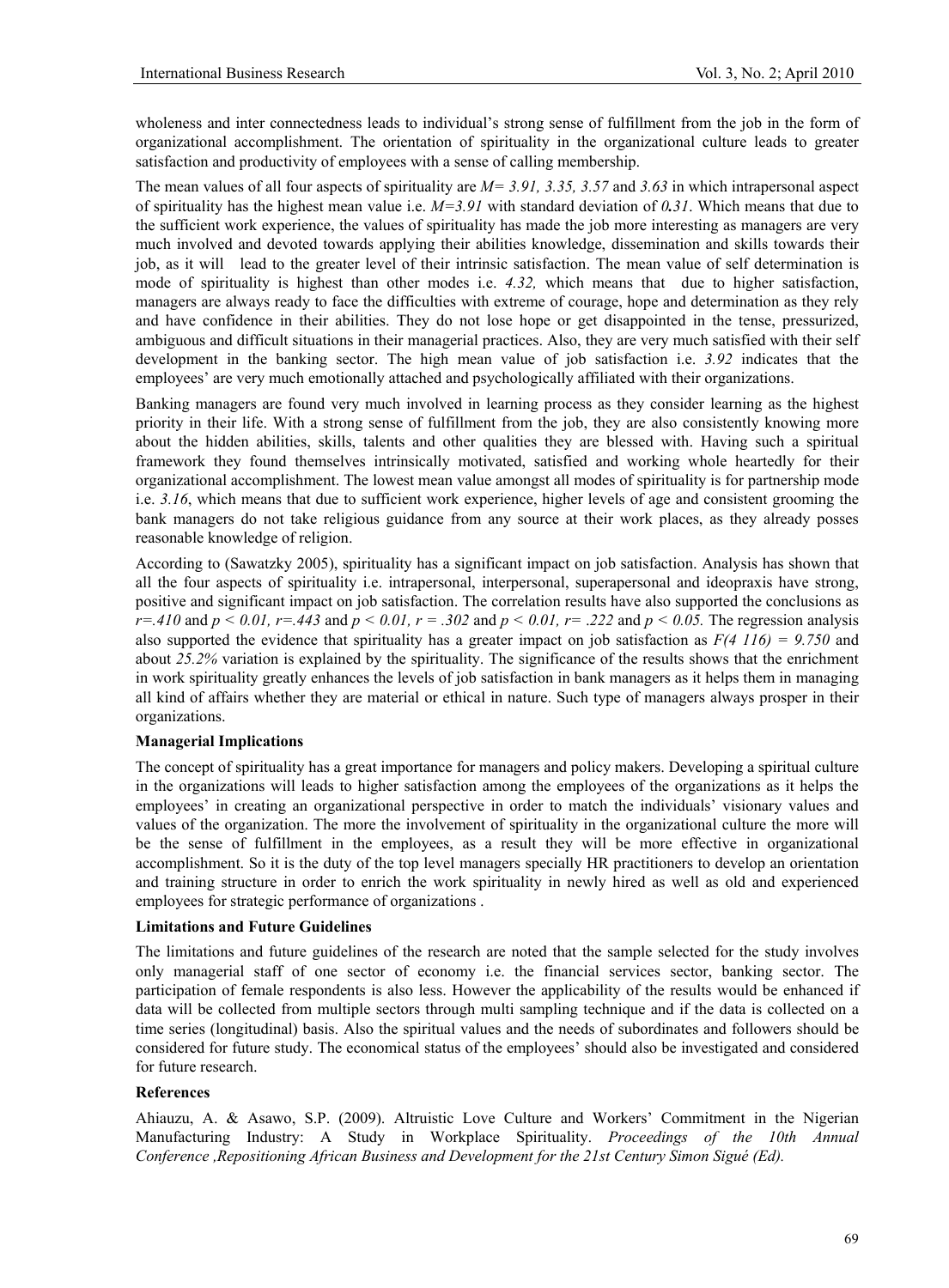Avolio, B. J. & Gibbons, T. C. (1988). *Developing transformational leaders: A life span approach*, In J. A. Conger, & R. N. Kanungo (Eds.), *Charismatic leadership: The illusive factor in organizational effectiveness,* San Francisco, CA: Jossey-Bass.

Aydin, B. & Ceylan, A. (2009). The effect of spiritual leadership on organizational learning capacity. *African Journal of Business Management*, *3*(5), 184-190.

Bass, B. M. (1998). *Transformational leadership: Industrial, military, and educational impact*. Mahwah, NJ: Erlbaum.

Block, P. (1993). Stewardship: *Choosing service over self-interest*. San Francisco: Berrett Koehler.

Burton, M. D. & C. O'Reilly. (2000). The impact of high commitment values and practices on technology start-ups. *unpublished ms*, Cambridge, MA: Sloan School of Management, M.I.T.

Chopra, D. (2002). The soul of leadership. *School Administrator, 59*(8).

Farling, M. L., Stone, A. G. & Winston, B. E. (1999). Servant leadership: Setting the stage for empirical research. *Journal of Leadership Studies,* 6(1/2), 49-72.

Frew, E. J. (2000). Stressors, strain, and spirituality at work. *Dissertations Abstract International*, DAI-A61/04, 1506.

Fry, L. W. (2005). *Toward a theory of ethical and spiritual well-being and corporate social responsibility through spiritual leadership*. Forthcoming in Giacalone, R.A. and Jurkiewicz, C.L. (Eds). *Positive psychology in business ethics and corporate responsibility*, Greenwich, CT: Information Age Publishing.

Fry, L. W., Vitucci, S. & Cedillo, M. (2003). Transforming the army through spiritual leadership*, Unpublished manuscript*, Tarleton State University-Central Texas, Killeen, TX. Available: http://www.tarleton.edu/~fry/resources.html.

Giacalone, R. A. & Jurkiewicz, C. L. (2003). *Toward a science of workplace spirituality*. In R. A. Giacalone, & C. L. Jurkiewicz (Eds.), *Handbook of workplace spirituality and organizational performance*. New York: M. E. Sharp.

Gogoi, P. (2005). *A little bit of corporate soul.* Retrieved March 30, 2006, from http://www.businessweek.com/bwdaily/dnflash/apr2005/nf2005045\_0314\_db016.htm? ca.

Greenleaf, R. K. (1977). *Servant leadership*, Mahwah. NJ: Paulist Press.

Harrington, W. J., Preziosi, R. C. & Gooden, D. J. (2001). Perceptions of workplace spirituality among professionals and executives. *Employee Responsibilities and Rights Journal, 13*(30), 155-163.

Lilius, J. M., Worline, M. C., Dutton, J. E., Kanov, J., Frost, P. J. and Maitlis, S. (2005). *Exploring the Contours of Compassion at Work*. Working Paper Series, Centre for Positive Organizational Scholarship, Ross School of Business, Michigan.

Malone, P. & Fry, L. W. (2003). *Transforming schools through spiritual leadership: A field experiment*, Paper presented at the 2003 Meeting of the Academy of Management, Seattle, WA.

Markow, K. & Klenke, K. (2005). The effects of Personal meaning and calling on Organizational Commitment: An empirical investigation of Spiritual Leadership. *The International Journal of Organizational Analysis,* 13, 8-27.

Meyer, J., Paunonen, S., Gellatly, I., Goffin, R. and Jackson, D. (1989). Organizational Commitment and job performance: It's the nature of the commitment that counts. *Journal of Applied Psychology*, 74, 152-156.

Milliman, J., Czaplewski, A. J. and Ferguson, J. (2003). Workplace spirituality and employee work attitudes: an exploratory empirical assessment. *Journal of Organizational Change Management*, 16, 426-47.

Mitroff, I. I. and Denton, E. A. (1999). A study of spirituality in the workplace. *Sloan Management Review,* 40, 83-92.

Moorman, R. H. (1993). The influence of Cognitive and Affective based Job Satisfaction Measures on the Relationship between Satisfaction and Organizational Citizenship Behavior. *Human Relations*, 46, 759-776.

Rego, A. and Cunha, M.P. (2007). Workplace spirituality and organizational commitment: an empirical study. *Journal of Organizational Change Management*, *21*(1), 53-75.

Rojas, R. R. (2002). Management Theory and Spirituality: A framework and validation of the Independent Spirituality Assessment Scale, *Doctoral Dissertation*, University of Argosy.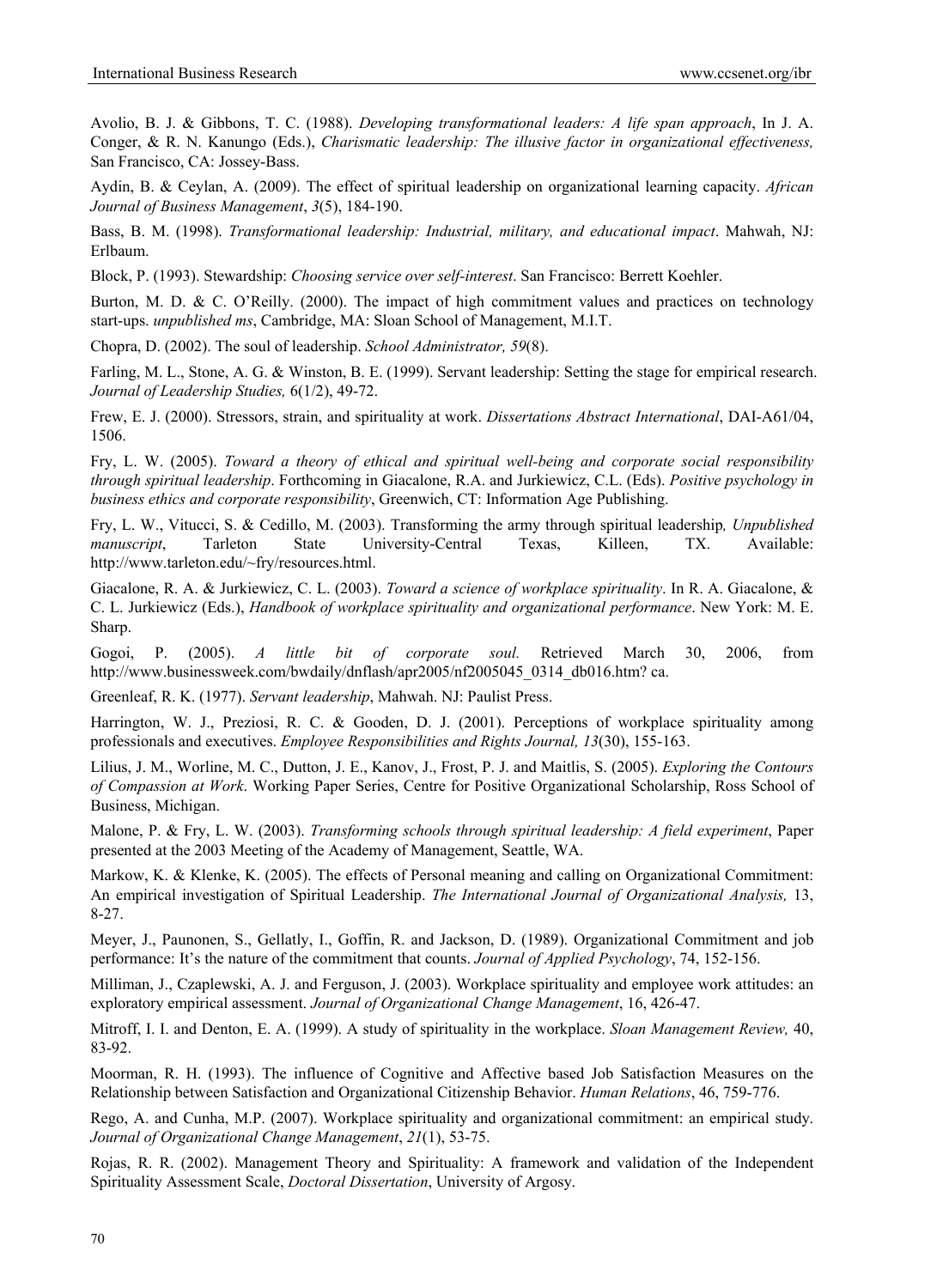Russell, R. F. (2001). The role of values in servant leadership. *Leadership & Organization Development Journal*, *22*(2), 76-83.

Ryan, K. D. & Grolnick, W. S. (1986). Origins and pawns in the classroom: Self-report and projective assessments of individual differences in children's perceptions. *Journal of Personality and Social Psychology*, 50, 550–558.

Ryan, K. D. & La Guardia, J. G. (2000). *What is being optimized over development? A self-determination theory perspective on basic psychological needs across the life span*. In S. Qualls, & R. Ables (Eds.), Dialogues on psychology and aging (145–172). Washington, DC: American Psychological Association.

Sass, J. S. (2000). Characterizing organizational spirituality: An organizational communication culture approach. *Communication Studies*, 51, 195–207.

Sawatzky, R., Ratner, P.A. & Chiu, L. (2005). A meta-analysis relationship between spirituality and quality of life. *Social indicators research*, *72*(2), 153-188.

Tesser, A. (1988). *Toward a self-evaluation maintenance model of social behavior*. In L. Berkowitz (ed.), Advances in Experimental Social Psychology, *21*, San Diego: Academic Press: 181-227.

Townsend, J. S. (1984). The development of the spiritual leadership qualities inventory. *Journal of Psychology and Religion*, 12, 305–313.

Wilkes, C. G. (1998). *Jesus on leadership: Discovering the secrets of servant leadership from the life of Christ*. Wheaton, IL: Tyndale House.

Wong, P. T. P. (2003). *President's column, September 2003: Spirituality and meaning at work.* Retrieved March 1, 2006, from http://www.meaning.ca/articles/presidents\_column/print\_copy/spirituality\_work\_sept03.htm.

| <b>Aspects of</b><br><b>Spirituality</b> | <b>Modes of Spirituality</b> | Min  | <b>Max</b> | Mean | <b>SD</b> |
|------------------------------------------|------------------------------|------|------------|------|-----------|
|                                          | Fulfillment of Self          | 1.67 | 4.67       | 3.50 | .52       |
|                                          | <b>Self Determination</b>    | 3.00 | 5.00       | 4.32 | .46       |
|                                          | Self Control                 | 2.00 | 5.00       | 3.64 | .55       |
|                                          | Discovery of Self            | 2.00 | 5.00       | 3.83 | .66       |
|                                          | Enrichment of Self           | 2.67 | 5.00       | 4.27 | .48       |
| <b>Intrapersonal</b>                     |                              | 3.13 | 4.60       | 3.91 | .31       |
|                                          | Partnership Mode             | 1.33 | 5.00       | 3.16 | .66       |
|                                          | Small Group Mode             | 1.00 | 5.00       | 3.54 | .87       |
|                                          | Organizational Mode          | 1.33 | 5.00       | 3.25 | .87       |
|                                          | Movement Mode                | 2.00 | 4.67       | 3.45 | .60       |
| <b>Interpersonal</b>                     |                              | 1.92 | 4.75       | 3.35 | .54       |
| <b>Ideopraxis</b>                        |                              | 2.00 | 4.67       | 3.57 | .52       |
|                                          | <b>Transactional Mode</b>    | 2.33 | 5.00       | 3.82 | .54       |
|                                          | <b>Transformational Mode</b> | 2.00 | 4.67       | 3.61 | .62       |
|                                          | <b>Transfiguration Mode</b>  | 2.00 | 5.00       | 3.45 | .66       |
| <b>Suprapersonal</b>                     | 2.67                         | 4.56 | 3.63       | .40  |           |
| <b>Job Satisfaction</b>                  |                              | 2.50 | 5.00       | 3.92 | .55       |

Table 1. The mean and standard deviation of various modes of Spirituality and Job Satisfaction (*N*=121)